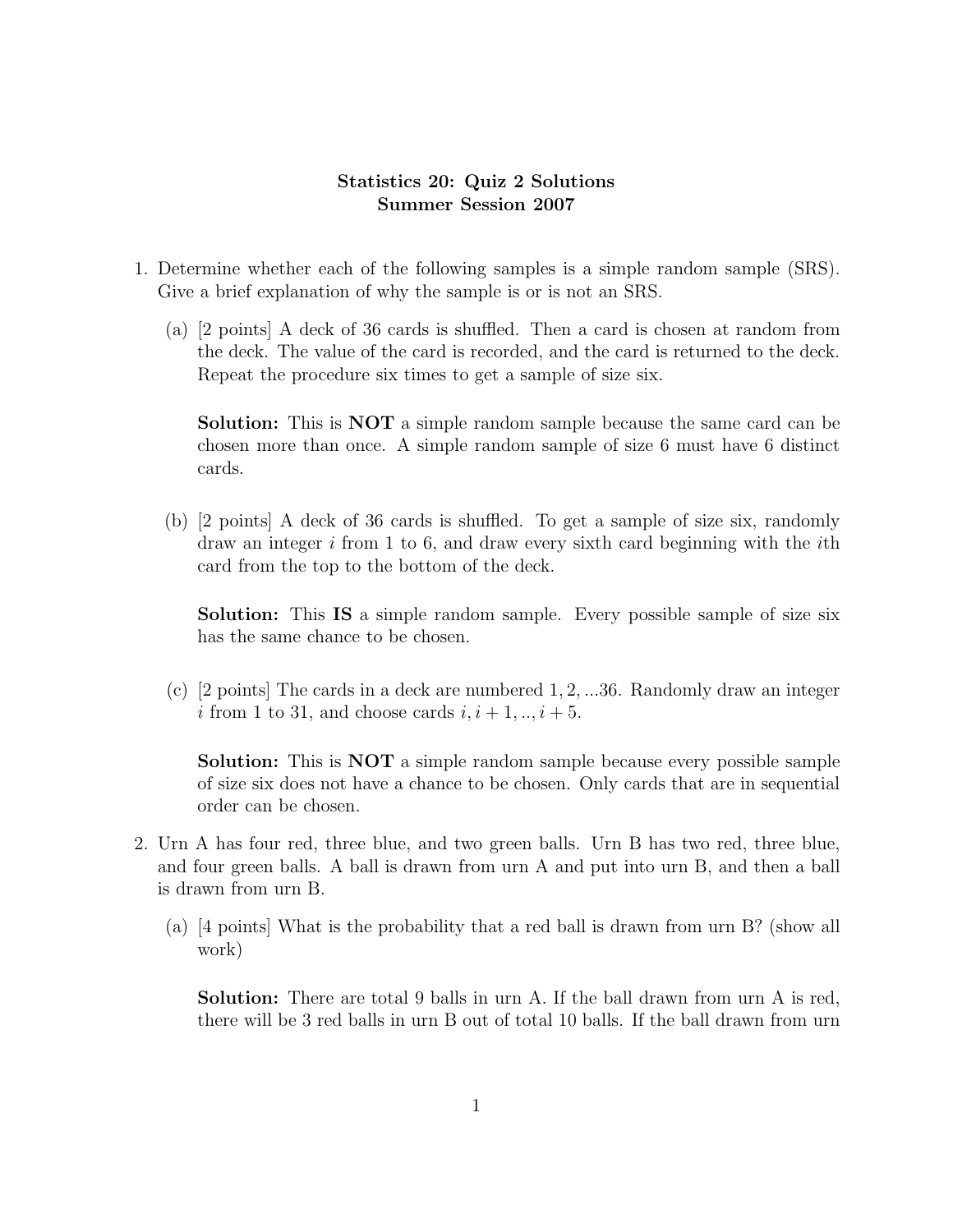A is not red, there will be 2 red balls in urn B out of total 10 balls. So,

P [The ball drawn from urn B is red]  $=$  P [The ball drawn from urn A is red & The ball drawn from urn B is red]  $+$  P [The ball drawn from urn A is not red & The ball drawn from urn B is red] = 4 9 × 3 10  $+$ 5 9 × 2 10 =  $12 + 10$ 90 = 22 90  $= 0.244.$ 

Here is the tree diagram,



(b) [4 points] If a red ball is drawn from urn B, what is the probability that a red ball was drawn from urn A? (show all work.) *Hint: use conditional probability*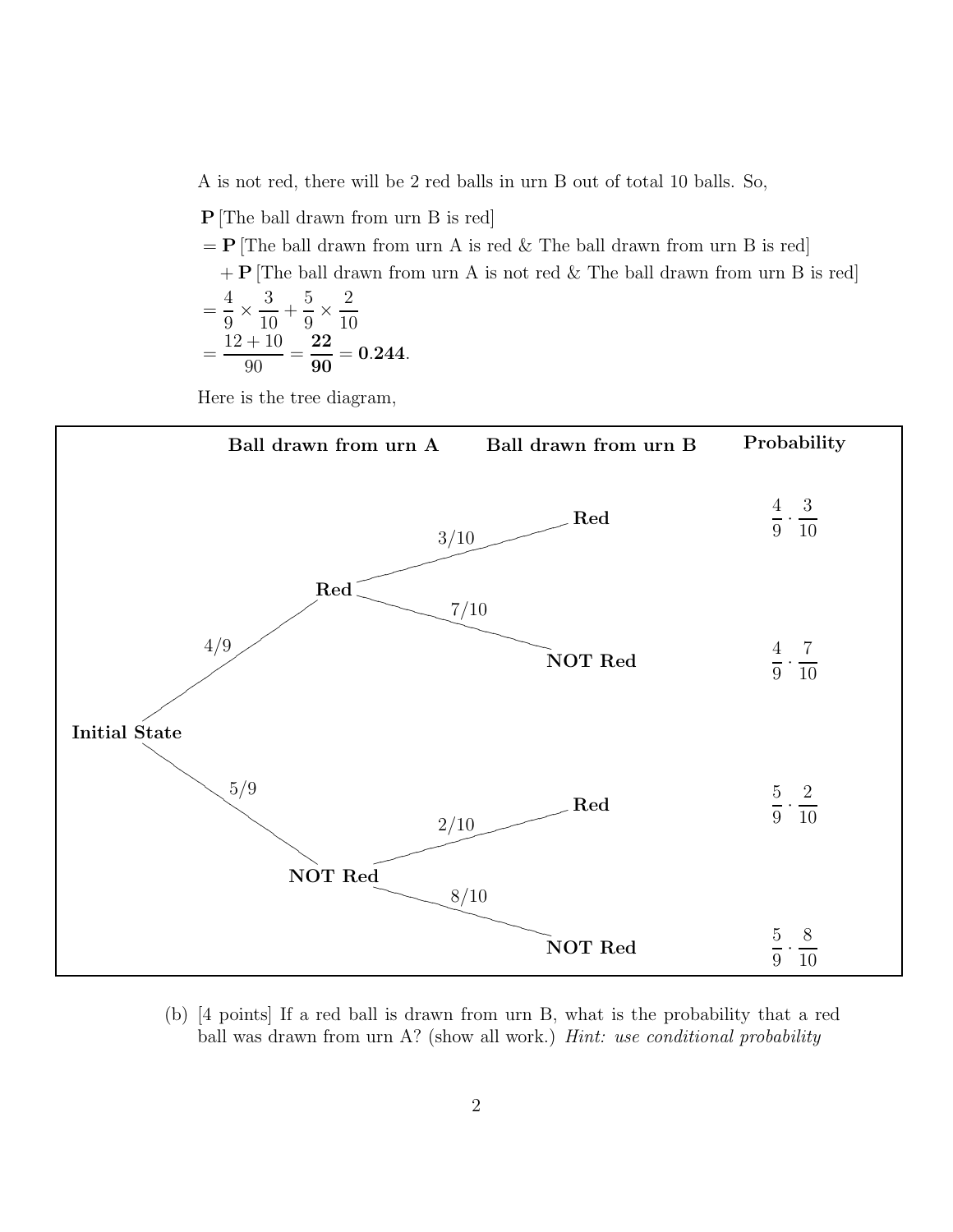Solution:

$$
\mathbf{P} \left[ \text{The ball drawn from urn A is red} \middle| \text{ The ball drawn from urn B is red} \right]
$$
\n
$$
= \frac{\mathbf{P} \left[ \text{The ball drawn from urn A is red } \& \text{ The ball drawn from urn B is red} \right]}{\mathbf{P} \left[ \text{ The ball drawn from urn B is red} \right]}
$$
\n
$$
= \frac{\frac{4}{9} \times \frac{3}{10}}{\frac{22}{90}}
$$
\n
$$
= \frac{12/90}{22/90} = \frac{12}{22} = 0.545.
$$

- 3. A committee consists of five Caucasians, two Asians, three African Americans, and two Native Americans. *Hint:* can use counting methods rules and  $\binom{n}{k}$  $\binom{n}{k} = \frac{n!}{k!(n-k)!}$  to answer the following questions
	- (a) [4 points] If a subcommittee of four is chosen at random, what is the probability that all the ethnic groups are represented on the subcommittee? (show all work)

Solution: There are total 12 members in the committee. So number of ways in which a subcommittee of four can be chosen is  $\binom{12}{4}$  $\binom{12}{4} = \frac{12!}{4!8!} = 495$ . Number of samples in which there is one member from each ethnic groups is  $\binom{5}{1}$  $_{1}^{5})\binom{2}{1}\binom{3}{1}\binom{2}{1}$  =  $5 \times 2 \times 3 \times 2 = 60$ . So the probability that all the ethnic groups are represented on the subcommittee is  $\frac{60}{495} = 0.121$ .

(b) [4 points] If a subcommittee of five is chosen at random, what is the probability that all the ethnic groups are represented on the subcommittee? (show all work)

Solution: Number of ways in which a subcommittee of five can be chosen is  $\binom{12}{5}$  $\binom{12}{5} = \frac{12!}{5!7!} = 792$ . If all the ethnic groups are represented in the subcommittee, there are two members from one group and one member from each of the remaining three groups in the subcommittee. So number of samples in which all the ethnic groups are represented is  $\binom{5}{2}$  $\binom{5}{2}\binom{2}{1}\binom{3}{1}\binom{2}{1}+\binom{5}{1}$  $\binom{5}{1}\binom{2}{2}\binom{3}{1}\binom{2}{1}+\binom{5}{1}$  $\binom{5}{1}\binom{2}{1}\binom{3}{2}\binom{2}{1} + \binom{5}{1}$  $_{1}^{5}$  $\binom{2}{1}\binom{3}{1}\binom{2}{2}$  =  $10 \cdot 2 \cdot 3 \cdot 2 + 5 \cdot 1 \cdot 3 \cdot 2 + 5 \cdot 2 \cdot 3 \cdot 2 + 5 \cdot 2 \cdot 3 \cdot 1 = 240$ . So the probability that all the ethnic groups are represented on the subcommittee is  $\frac{240}{792} = 0.303$ .

4. Let A and B be two events that are a subset of a sample space S. Answer each of the following statements with True or False.